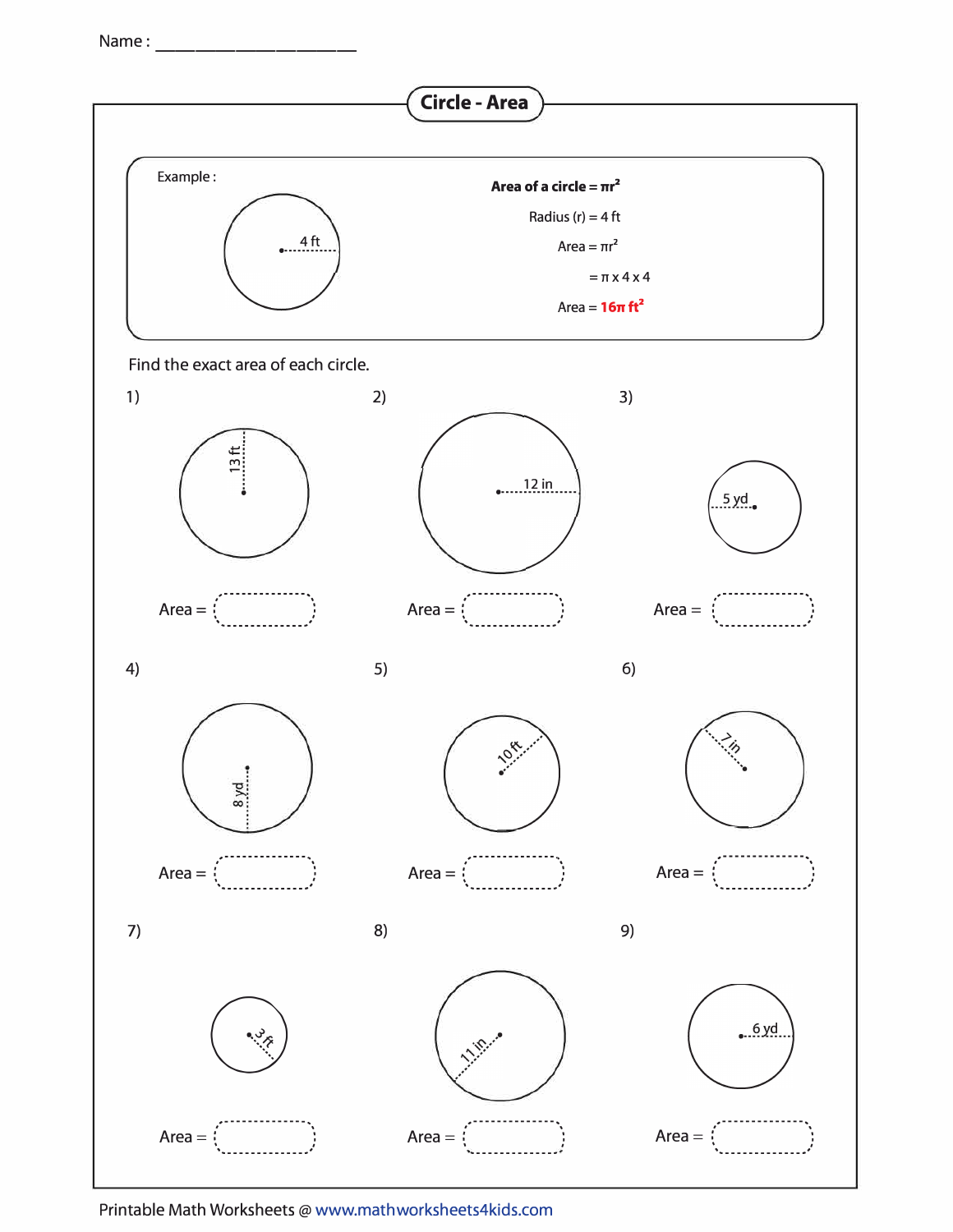Name: ----------

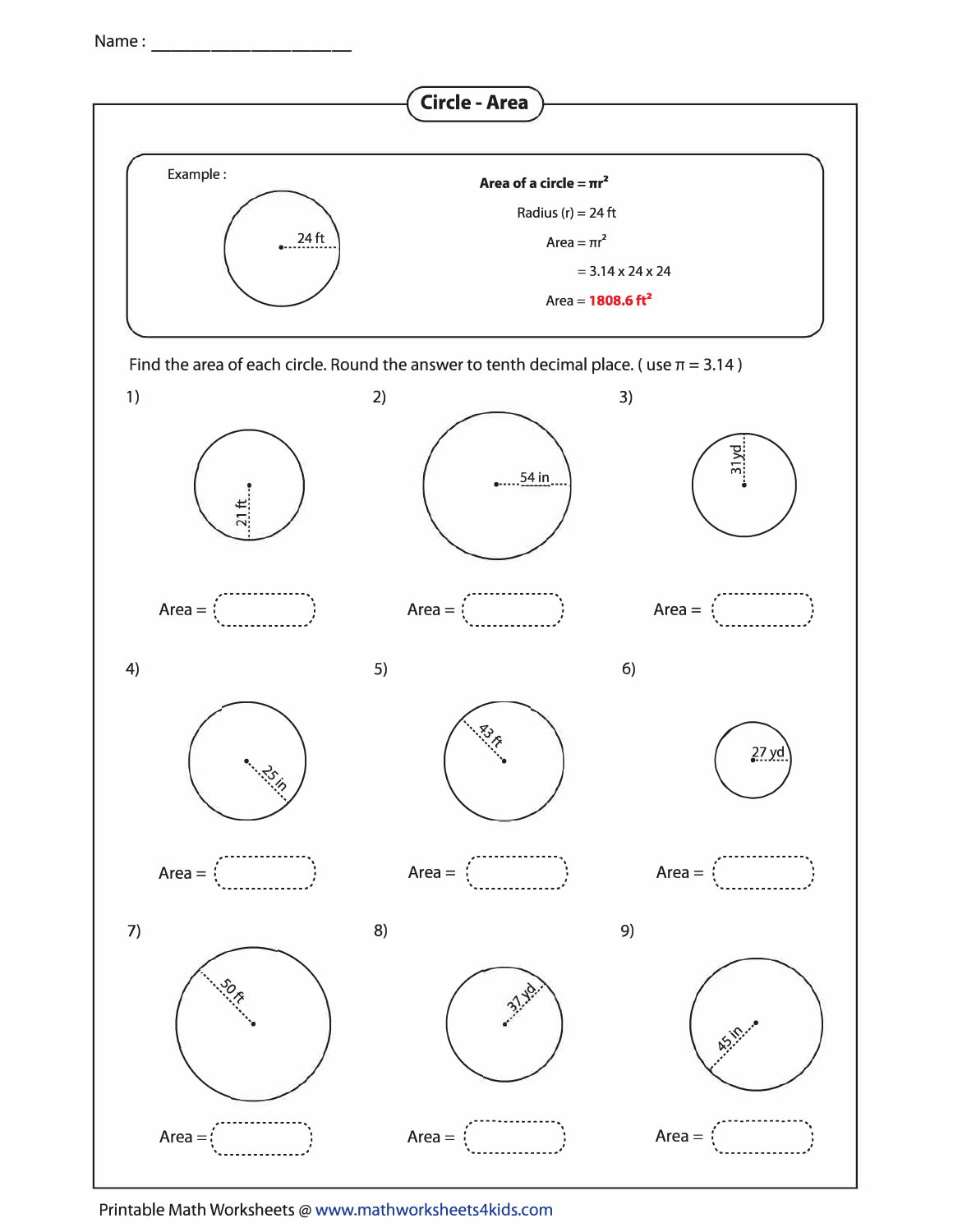Name :

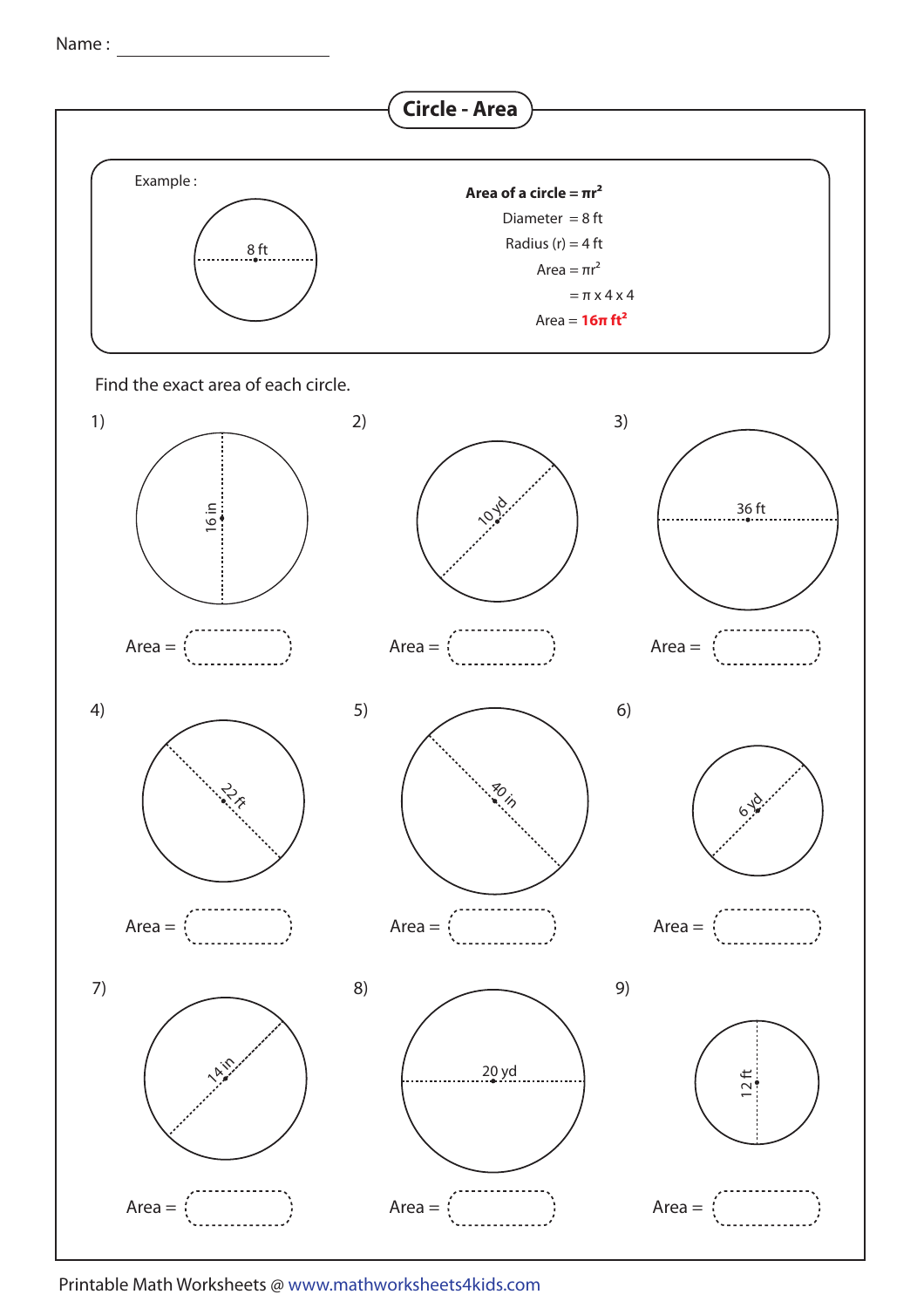Name: